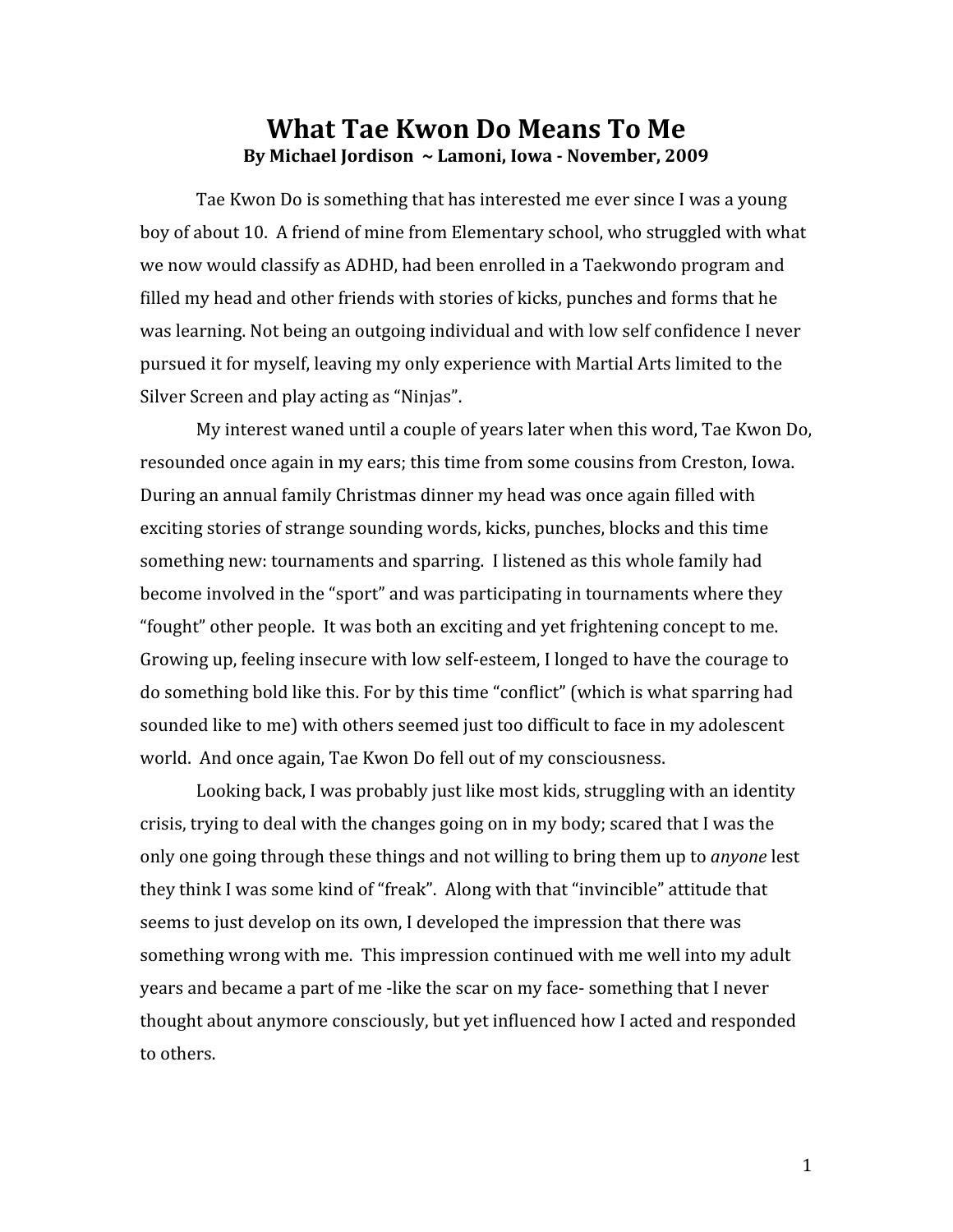Insecurities in myself as a youth led, as they often do, into an attitude that tried
to
compensate
for
them;
at
times
with
an
overbearing
presence
and
imposition of
my
will,
and
at
other
times
through
an
attempt
at
humor,
either
at
my
expense
or another's. The feeling of no real self worth played itself out in strange ways. Although
capable
of
making
excellent
grades
I
never
pushed
myself
to
actually
study and
work
toward
academic
success.
I
declined
an
invitation
to
join
the
National Honor Society. It wasn't that I didn't want to succeed. I did. In fact I wanted recognition and positive reinforcement in my self worth. But by not putting forth the effort to excel in what I did, I didn't have to worry that I was going to fail-being "less than perfect". I convinced myself that I was satisfied with just "good" and never brought myself to try for the "best that I could do".

Unfortunately this attitude impacted everything I did; music, sports, relationships. All of these I was blessed with talent for but I left myself just to raw natural talent, never trying to excel, always putting forth less than 100%. Though I received many awards for the things I did in school I was never satisfied within myself, because I knew that I hadn't put everything out there-laid it all on the line. It also paved the way for creating the habit of not finishing things. Perhaps partly developed
through
genetics
or
learned
behavior
as
much
as
anything
else,
this
is
one bad habit that has bothered me the most. And it is one that I have tried to overcome the
most.

Just a few years ago, Tae Kwon Do became a familiar word again. By this time I was married and had children, and though I was still in many ways the same insecure
and
flawed
child,
I
had
become
a
bit
wiser
and
(some
might
argue
this) more mature. Three of my nieces and three of my cousins (all quite younger than I) had enrolled in a Taekwondo program in Blue Springs, Missouri. Once again, old feelings
swelled
within
me.
Gosh,
wouldn't
it
be
great
if
there
were
somewhere
near me where I could try this, I thought. And over the next few years I watched as all but one,
through
hard
work
and
perseverance
through
difficult
circumstances, stood
at attention while their instructor tied their newly earned black belt around their waist.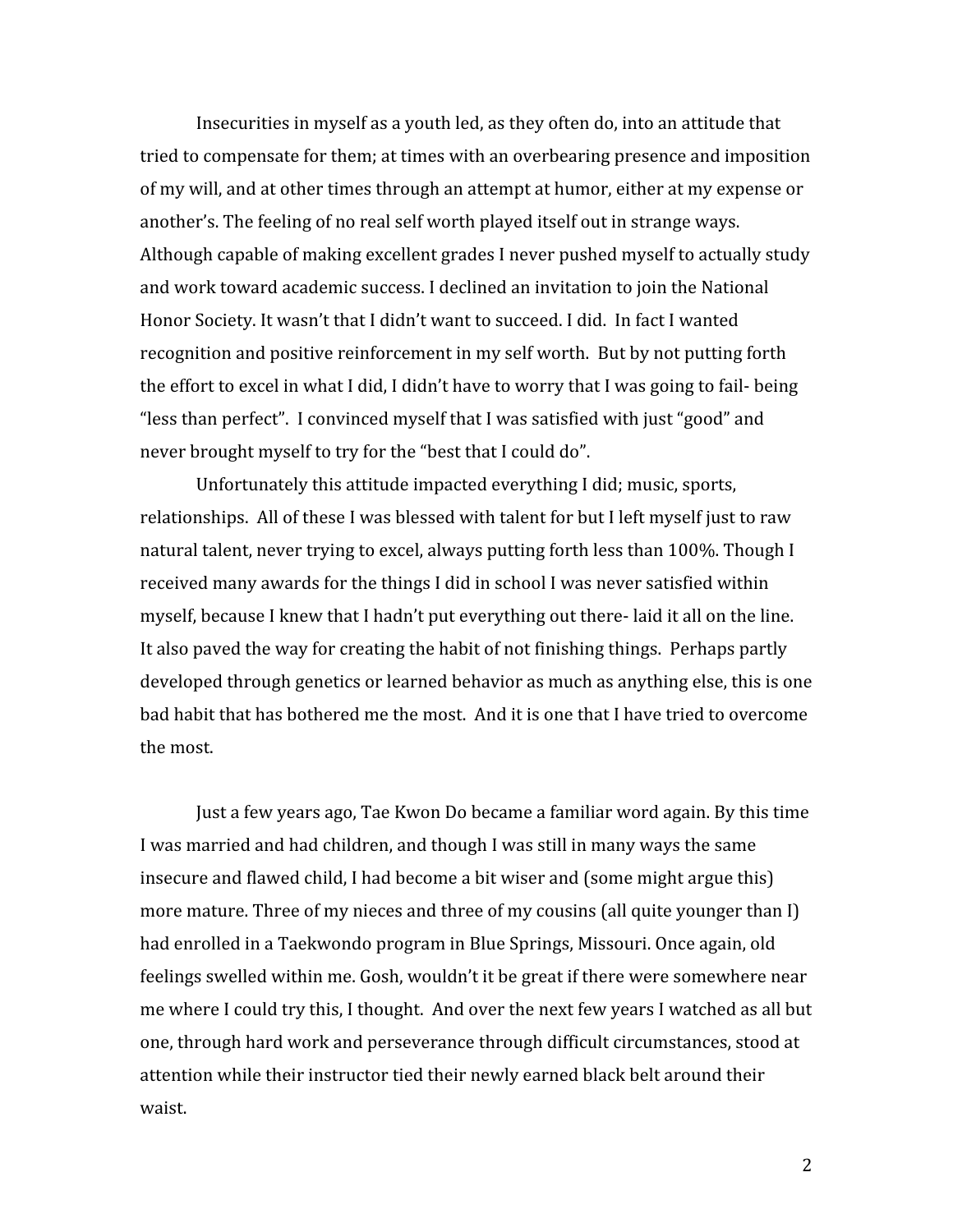When the fall of 2005 arrived, with it brought word that a new wellness studio
was
starting
up
in
Lamoni.
One
of
the
classes
to
be
offered
was
Tae
Kwon
Do. Again, the old feelings began to swell as I thought that perhaps this was finally my chance
to
claim
a
missed
opportunity.

I
have
never
regretted
the
decision
to
enroll in
what
I
believe
has
been
a
life
changing
opportunity.

Under
the
tutelage
of
Mr.
John
Meek
and
Mr.
Tom
Strade,
I
have
learned many
important
things
that
not
only
apply
to
my
understanding
of
Tae
Kwon
Do, but of life in general. As an ordained minister in the church of Jesus Christ I have long felt the connection between the physical world and the spiritual. Both are connected
inseparably
in
the
composition
of
mankind,
each
impacting
the
other
in various ways. I have sought to discipline my body to move and function according to the
methods
of
Tae
Kwon
Do,
but
have
learned
that
those
same
disciplines
are honed within the mind as well. This may seem an obvious understanding, but some things
have
to
be
discovered
practically,
not
just
conceptually
to
really
sink
deep
in our
understanding.

Through example I have learned that perfection does not always come as we expect it-without flaws, but rather is a state that is perhaps more fluid than we might
at
first
believe.

For
me,
perfection
is
what
is
attainable
according
to
our limitations, which are as different as the noses on our faces. To achieve perfection in Tae Kwon Do for *me*, is to be able to discipline myself to perform to the best of *my* ability. I have learned that it is okay to make mistakes, and to even be wrong at times, but that in the end to make the corrections and to do the best that I am capable
of
at
that
moment.

If
only
I
had
learned
that
as
a
child
and
had
applied
it
to everything that I did. I have to believe that I would have tried so many more things. Without mistakes and perseverance, perfection is not attainable for anyone.

Courtesy
and
Integrity
have
always
been
at
prominence
in
my
life,
I
suppose from having learned them from my father and mother. Not so much that I can recall being
instructed
specifically,
but
rather
through
my
upbringing
and
their expectations.

Through
Tae
Kwon
Do,
this
expectation
of
myself
has
been
reinforced over and over to give respect to all people, without prejudice or bias. It has been a

3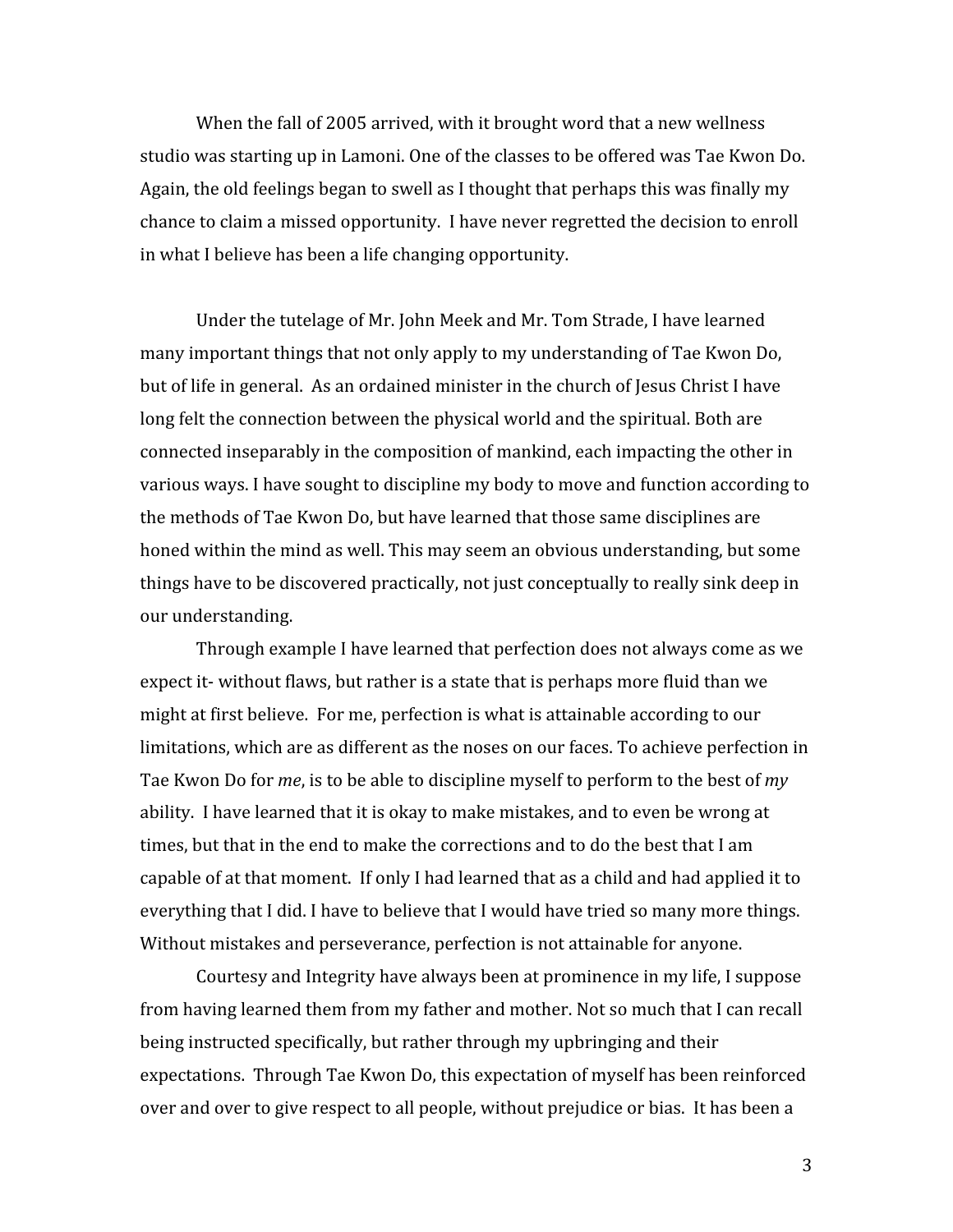pleasure
over
the
last
4
years
to
see
people
of
various
backgrounds
and
abilities, whom some might be quick to judge unfairly, work to attain something very special and personal. And it is done in a way that their struggles and eventual triumphs are shared with the rest of the class. Yes, Tae Kwon Do is a personal discipline, but I feel that
it
also
affords
that
same
individual
the
opportunity
to
share
of
him/herself.

We are
all
connected.

As
the
saying
goes,
"No
man
is
an
island".

The
only
thing
that
any
of
us
actually
have
is
'what
we
do'.

We
alone
are responsible for our own actions, good or bad. Perhaps the hardest thing for us to learn as humans is self-control; to know limitations and boundaries and to have the ability to rein in our inclinations or unwonted desires. I have learned that self control
is
not
something
that
is
explained
and
then
carried
out,
but
is
something
that must
be
conditioned
and
honed
again
and
again.

How
much
easier
it
is
to understand
how
to
control
our
mind
and
inclinations,
when
we
have
an understanding
on
how
to
use
finesse
and
experience
to
control
our
movements.

I can't honestly say what having an indomitable spirit means to me. It seems that I still struggle with things that at times seem out of my reach. But through each of
the
tenets
of
Tae
Kwon
Do
meshing
together
I
feel
the
strength
to
press
on,
not just through this Art, but through application in life as a whole. For someone who has struggled with getting things finished, the earning of a black belt symbolizes a victory over this major hurdle in my life. Not that I expect that all will be finished once
that
goal
has
been
met,
but
it
will
be
a
victory
on
the
journey
that
is
as
long
as life itself. I hope that it will grant me encouragement and strength to overcome many
other
challenges
that
I
face,
today
as
well
as
in
the
future.

Regardless of the outcome, I have fully appreciated the concern, patience and dedication
each
and
every
week
of
my
closest
instructors:
Mr.
John
Meek,
Mr.
Tom Strade, Master Peggy Slatten, and Master Terry Hall, and all of the others throughout the
Two
Rivers
Martial
Arts
organization
who
have
shaped
my
understanding
and development thus far. And there are many who have yet to earn their black belts that
I
have
appreciated
so
much
with
their
determination
and
perseverance.

I
have truly
been
encouraged
as
I
watch
each
one
grow
and
develop,
from
the
smallest
to the
tallest.

4